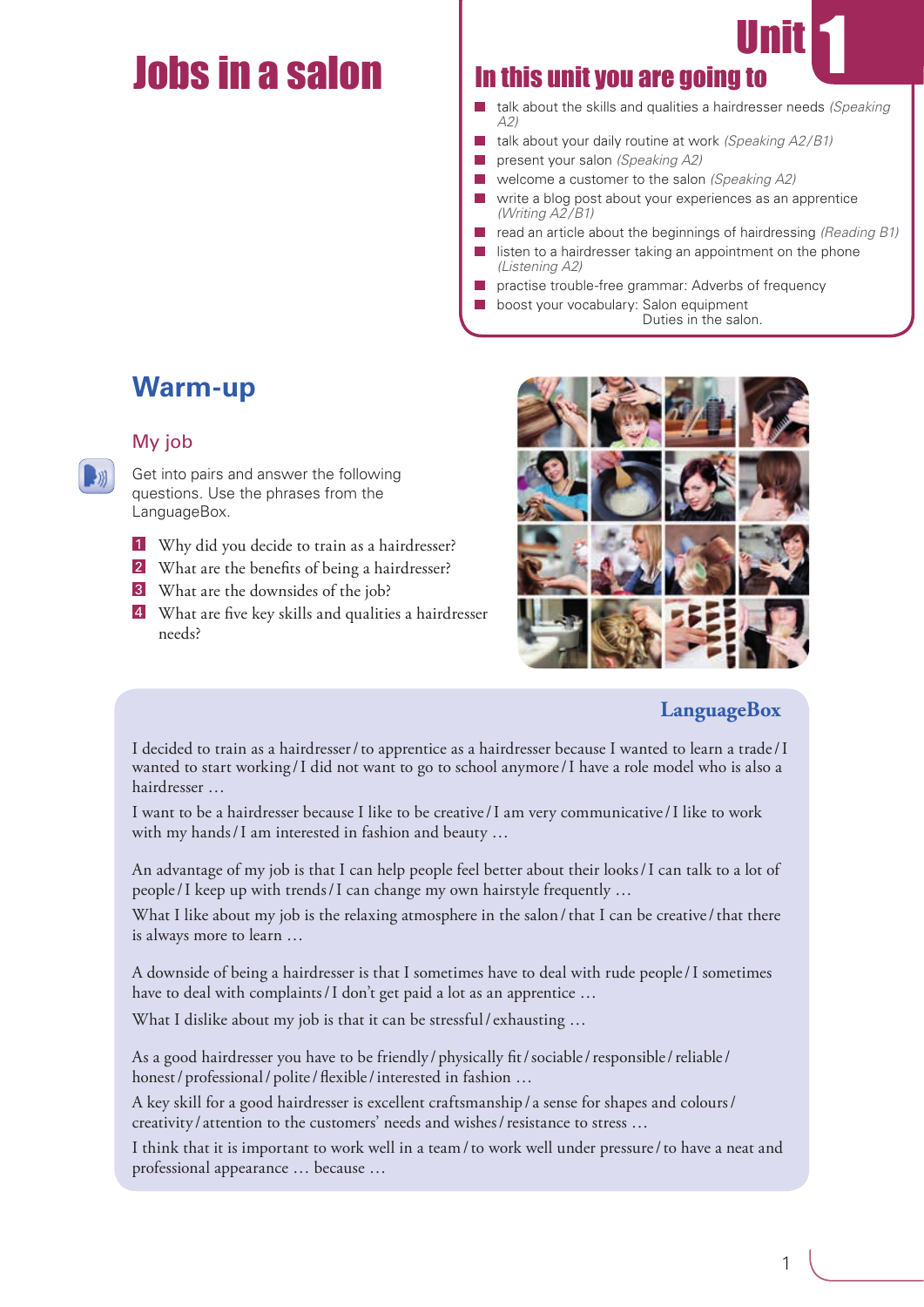# **Language in use**

# I always wear trendy hairstyles

|                  | We usually put adverbs of frequency in front of the verb.                        |                                                                                           |  |  |
|------------------|----------------------------------------------------------------------------------|-------------------------------------------------------------------------------------------|--|--|
|                  | We usually work from 9 a.m. to 6 p.m.<br>I always apply make-up in the morning.  | She often has her hair chemically straightened.<br>Lisa frequently paints her nails.      |  |  |
|                  | Please note: to be is an exception:<br>I am always polite.                       | I am never late for work.                                                                 |  |  |
|                  | results with a partner.                                                          | Put the words in the correct order. The first one (0) has been done for you. Compare your |  |  |
| 0                | we/work/from 8 a.m. to 5 p.m./usually/.<br>We usually work from 8 a.m. to 5 p.m. |                                                                                           |  |  |
| $\vert$ 1        | friendly and helpful/I/generally/at the salon/am/.                               |                                                                                           |  |  |
| 2                | greet/I/always/our clients/.                                                     |                                                                                           |  |  |
| 3 <sup>1</sup>   | eyebrows and eyelashes / frequently / dye / I /.                                 |                                                                                           |  |  |
| $\vert 4 \vert$  | Sally/manicures/does/sometimes/.                                                 |                                                                                           |  |  |
| $\vert 5 \vert$  | occasionally/create/updo hairstyles/we/.                                         |                                                                                           |  |  |
| $6 \overline{6}$ | a shave/rarely/customers/ask for/.                                               |                                                                                           |  |  |
| 7                | late/my colleague/is/never/for work/.                                            |                                                                                           |  |  |

Have a look at the VocabBooster. Label the pictures (1–6) with the appropriate words. Compare your results with a partner.

# **VocabBooster**

to shave to wash hair to apply make-up to cut hair to put hair on rollers to pluck eyebrows





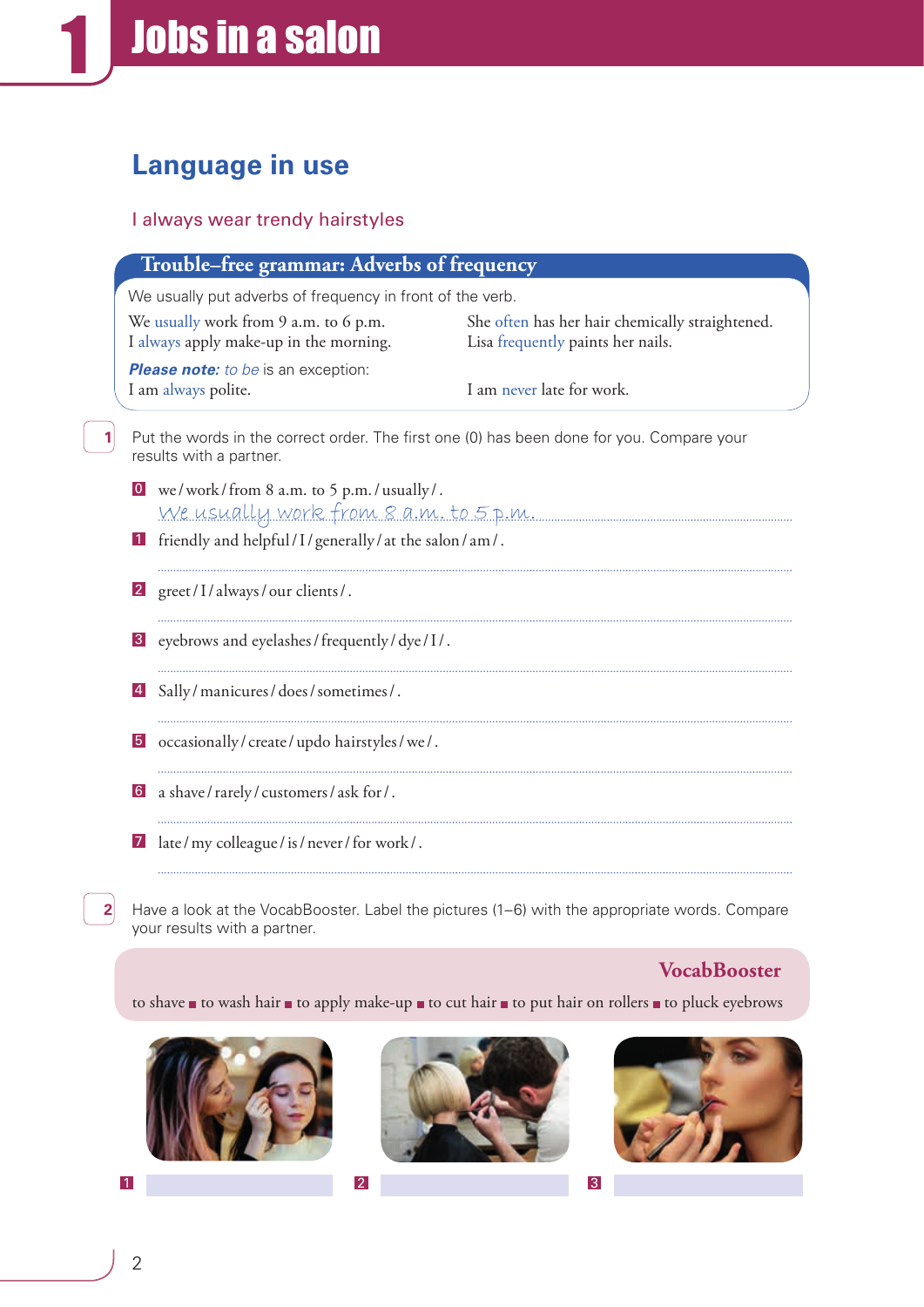# Unit <mark>1</mark>



**3**

**4**

Have a look at the VocabBooster. Tick the activities you are already allowed to perform at your salon. Look up the words you do not know in an online dictionary. Compare your results with a partner.

|                               |                                | <b>VocabBooster</b> |
|-------------------------------|--------------------------------|---------------------|
| to dye hair                   | to create highlights/lowlights |                     |
| to sweep up hair              | to do facial treatments        |                     |
| to rinse perms                | to trim beards                 |                     |
| to do manicures               | to brush hair                  |                     |
| to tidy up                    | to give head massages          |                     |
| to dye eyebrows and eyelashes | to set hair                    |                     |
| to blow-dry                   | to take appointments           |                     |
| to clean brushes              | to straighten hair             |                     |

Have a look at the diagram and write down how often you perform certain tasks. Use the phrases from the VocabBoosters in activity 2 and 3. Write full sentences.

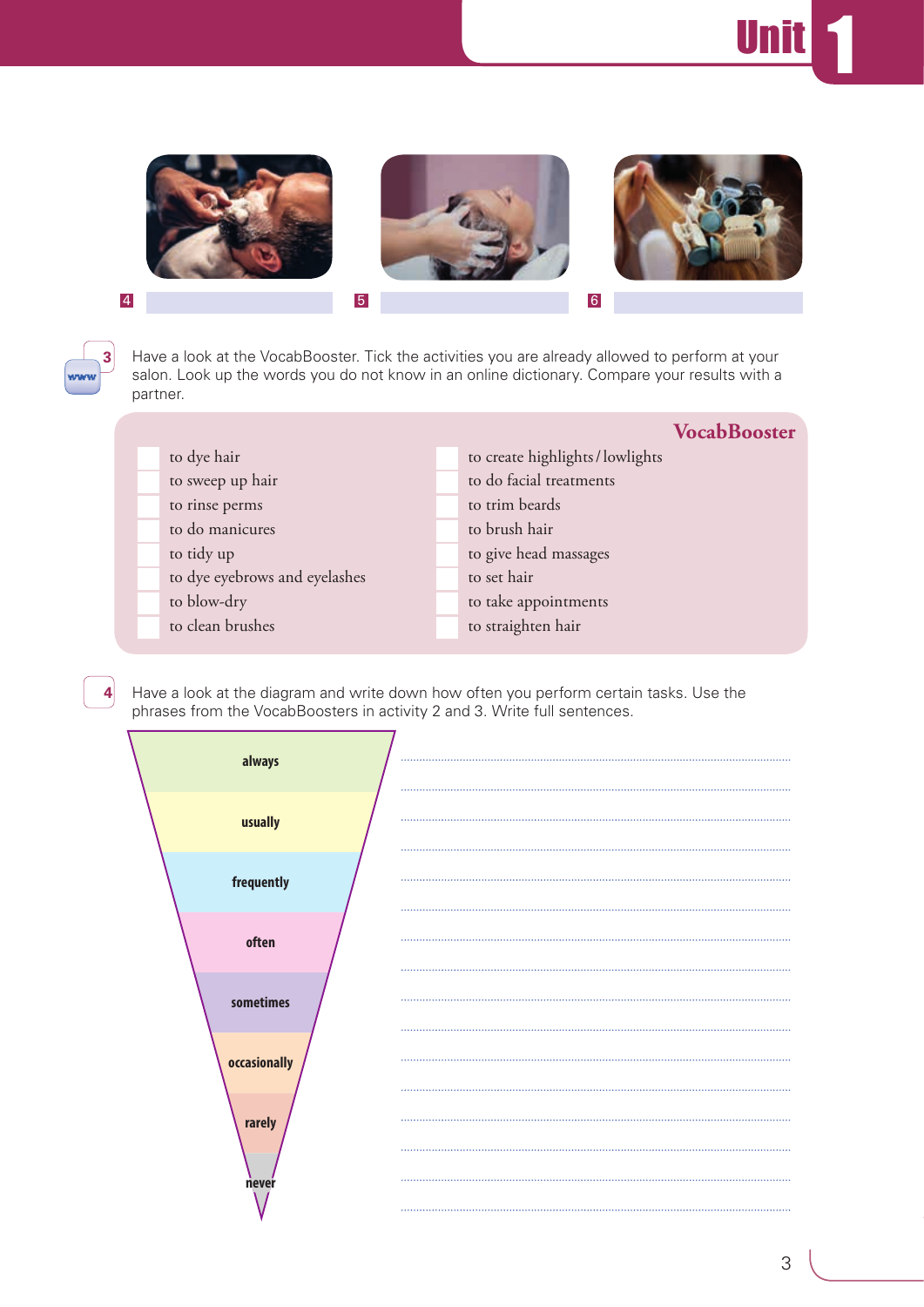

Tell the class about your work day. Use phrases from the LanguageBox.

# **LanguageBox**

Hi/Hello! I'm … (*name*) and I work at … (*name of salon*) in … I'd like to tell you about …/I'm going to talk about … On an average work day, I … My everyday duties are … *(verb+ing)*/ Some of the tasks I already perform are … *(verb+ing)* I usually/sometimes/always ... I never … Doing / Preparing / Cleaning ... is another important part of my work day. What I like best about my job is … Thank you very much for listening.

# **Listening**

**1**

## I'd like to make an appointment

Have a look at the hairdresser's alphabet in the VocabBooster and write down full sentences. Look up all the words you do not know in an online dictionary. An example has been given. Compare your results with a partner.

|              |                                                  |      |                   | <b>VocabBooster</b>                   |
|--------------|--------------------------------------------------|------|-------------------|---------------------------------------|
|              | letter $ $ phonetic                              |      | example           | full sentence                         |
|              | spelling                                         |      |                   |                                       |
| $\mathbf{A}$ | [er]                                             |      | apprentice        | An apprentíce wants to learn a trade. |
| B            | [bi!]                                            |      | barber            |                                       |
| $\mathbf C$  | [si!]                                            |      | clippers          |                                       |
| D            | [di:]                                            |      | dandruff          |                                       |
| E            | $\left[ \mathrm{ii}\right]$                      |      | extension         |                                       |
| F            | $\lceil \varepsilon f \rceil$                    |      | fashionable       |                                       |
| G            | $[\overline{d_3}i!]$                             |      | goatee            |                                       |
| H            | [eff]                                            |      | hairdresser       |                                       |
| I            | $[a_1]$                                          |      | image             |                                       |
|              | $[\widehat{\text{d}}\overline{\text{c}}\text{e}$ |      | junior stylist    |                                       |
| $\mathbf K$  | [ker]                                            |      | keratin           |                                       |
| L            | $[$ £ł]                                          |      | lipstick          |                                       |
| M            | $\lceil \varepsilon m \rceil$                    | like | manicure          |                                       |
| N            | $[\epsilon n]$                                   |      | nail polish       |                                       |
| O            | $\lceil \omega \rceil$                           |      | outgoing          |                                       |
| $\mathbf{P}$ | [pi!]                                            |      | professional      |                                       |
| Q            | [kjuː]                                           |      | qualifications    |                                       |
| $\mathbf R$  | $\lceil$ a: $\rceil$                             |      | receptionist      |                                       |
| S            | $\lceil \epsilon s \rceil$                       |      | scissors          |                                       |
| T            | [ti:]                                            |      | technique         |                                       |
| $\mathbf U$  | [i]                                              |      | unshaven          |                                       |
| $\mathbf{V}$ | $\lceil \text{vir} \rceil$                       |      | vocational school |                                       |
| W            | $\left[ \text{d} \Lambda \text{b} \right]$       |      | wig               |                                       |
| X            | $\lceil \varepsilon$ ks]                         |      | x-mas             |                                       |
| Y            | $\lceil \text{wai} \rceil$                       |      | yellow            |                                       |
| Z            | [zed]                                            |      | zero              |                                       |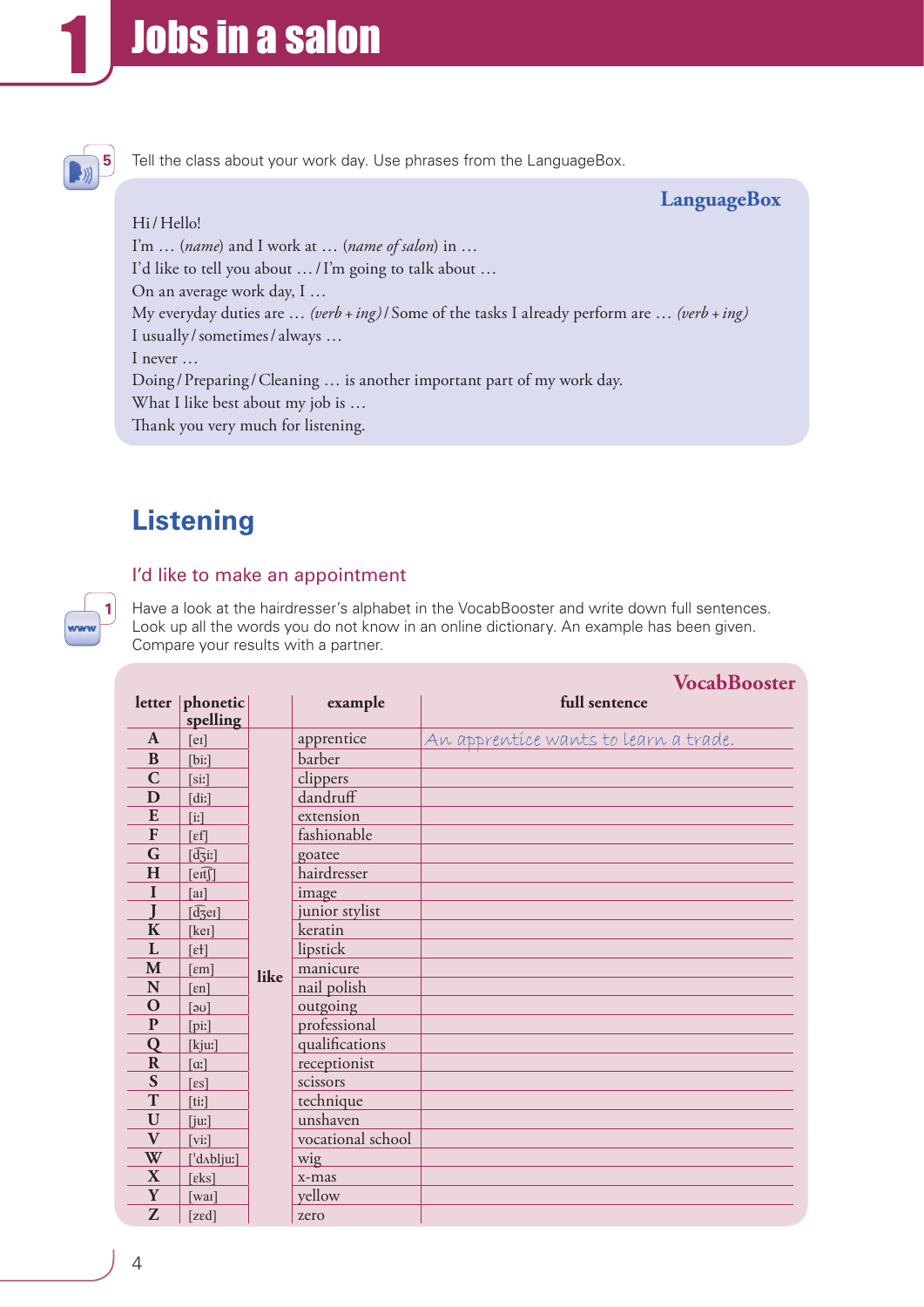



Get into pairs. Ask your partner to spell words form the hairdresser's alphabet in activity 1. Take turns.



L like lipstick. Could you spell that for me, please?

Sure. Lipstick, that's  $L - I - P - S - T - I - C - K.$  $[$ et] – [aɪ] – [piː] – [es] – [tiː] – [aɪ] – [siː] – [keɪ]



**3** Track 1

Listen carefully to a hairdresser making an appointment on the phone. Write down the answers to the questions (1–7) in the grid. Get into pairs and compare your results.

| questions                                                     | answers |
|---------------------------------------------------------------|---------|
| <b>1</b> What is the salon's<br>name?                         |         |
| 2 What is the<br>customer's name?                             |         |
| <b>3</b> What does the<br>customer want?                      |         |
| 4 What is the name<br>of the stylist the<br>customer prefers? |         |
| 5 When is the<br>appointment?                                 |         |
| 6 What else does the<br>customer want?                        |         |
| <b>7</b> What is the nail<br>technician's name?               |         |



### Mini-scenario

Get into pairs. One of you is a junior stylist at *The Hair & Style Salon*, the other one is a customer who wants to make an appointment on the phone. Have a look at the role cards and choose a scenario (1–4). Use the phrases from the LanguageBox on page 6. Talk for about 2–3 minutes. Take turns.

#### **Role card 1: Apprentice**

#### You should

- pick up the phone and mention your name and the name of the salon
- ask the client to spell his/her name
- note down the date and time of the appointment in the book.

## **Role card 2: Customer**

You should

- say which stylist you prefer
- $\blacksquare$  inform the junior stylist exactly about what you want to have done
- inform the junior stylist about any further needs or wishes.

 $\blacktriangleright$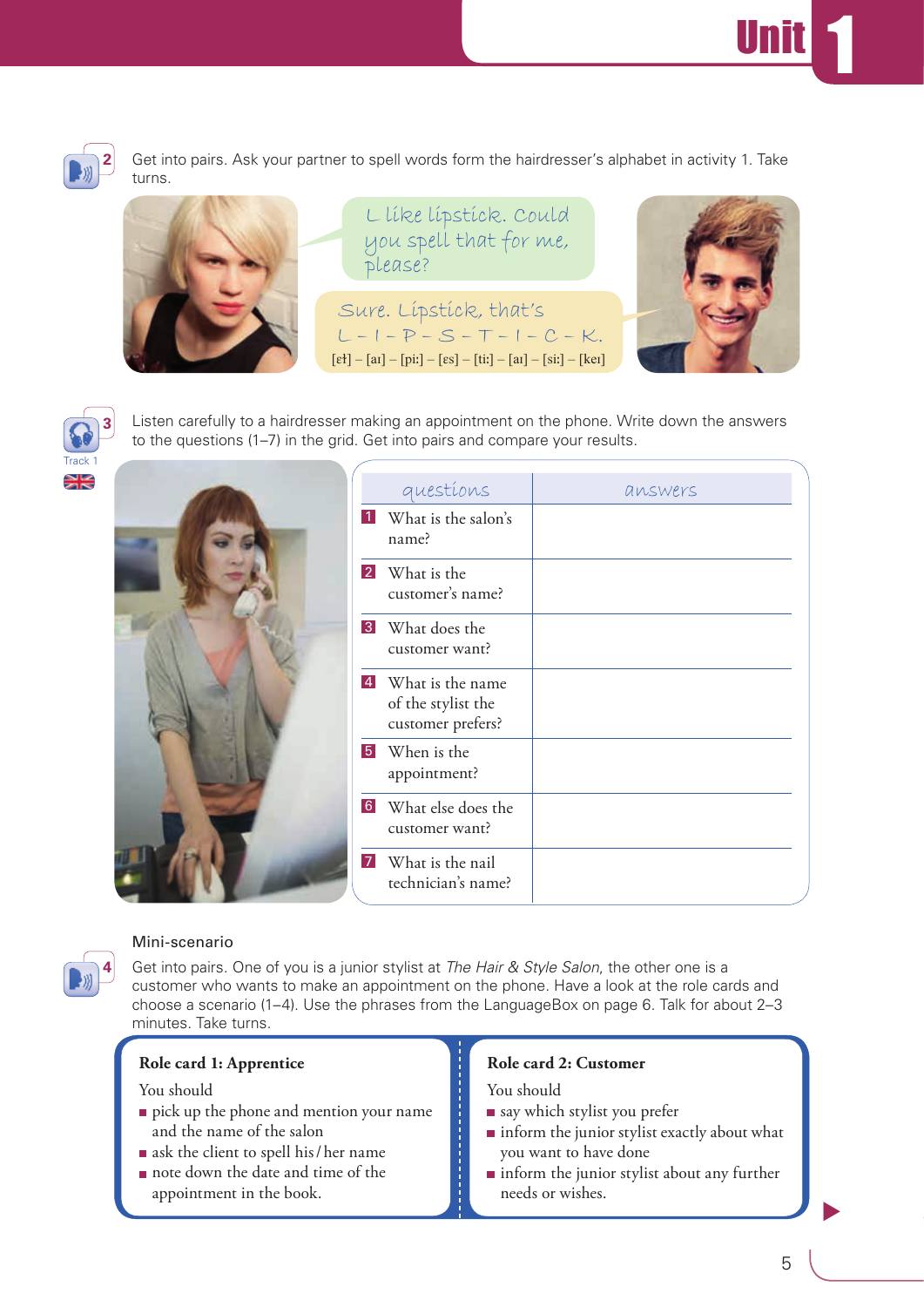## Scenario 1: **Anthony Van Ness**

- prefers Friday at 4 p.m. but can also come in earlier
- stylist: John C.
- trim and shave, pluck eyebrows
- wants to know how long the appointment is going to take

#### Scenario 3: **Arjun Lewis**

- Monday, 3<sup>rd</sup> October, 2 p.m.
- stylist: Mandy
- haircut, head massage, shave, styling

#### Scenario 2: **Suzanne Carraway**

- Saturday, 8 a.m., wedding in the afternoon
- stylist: Catrina
- shampoo and set, updo as discussed, make-up, manicure
- must be ready to leave at 10 a.m.!

#### Scenario 4: **Stella Dellmonte**

- Tuesday, 15<sup>th</sup> August, 11 a.m.
- stylist: Monica
- head massage, highlights and lowlights, haircut, blow-dry, manicure, dye lashes

# **LanguageBox**

#### **Hairdresser:**

Good morning/Good evening/Hello, this is ... (*name*) from ... (*name of salon*) speaking. Who is speaking, please?

I'm sorry, I didn't catch your name. Could you repeat it/spell it, please?

What can I do for you?/What do you want to have done?

Is there anything else we can do for you?

When can you come in?/How about … (*date*) at … a.m./p.m.?

Would Tuesday / Wednesday / Thursday ... morning / evening ... work for you?

Do you have a usual stylist at our salon?/Is there a stylist you prefer?/Which stylist do you prefer?

He/ She is/is not available tomorrow/ on Monday /Tuesday …

He/ She is/is not here at the moment. Would you like him/her to call you back?

Please hold the line, I'll go and ask him/her.

Okay, so I will pencil in your appointment with (*name of stylist*) for a haircut/ a trim and a shave … on … (*date*) at … (*tim*e).

It will take an hour/ an hour and a half/two hours …

Thank you for calling.

See you next week / on Friday …

Have a nice day.

#### **Customer:**

Hello, this is … (*name*). I would like to make an appointment for a haircut/ a trim and a shave … I would like to schedule an appointment to get a haircut/ a new hair colour … I would also like to book a manicure./I also want a new colour/highlights and lowlights … I need my lashes dyed/my eyebrows plucked … I would like to come in on … (*date*). Do you have any openings on Thursday / Friday / in the afternoon / in the morning ...? My usual stylist is … (*name of stylist*)./Is … (*name of stylist*) available? I would like to book an appointment with … (*name of stylist*). Is … (*name of stylist*) in at the moment? Could I talk to him/her for a second? How long is the appointment going to take? Thank you!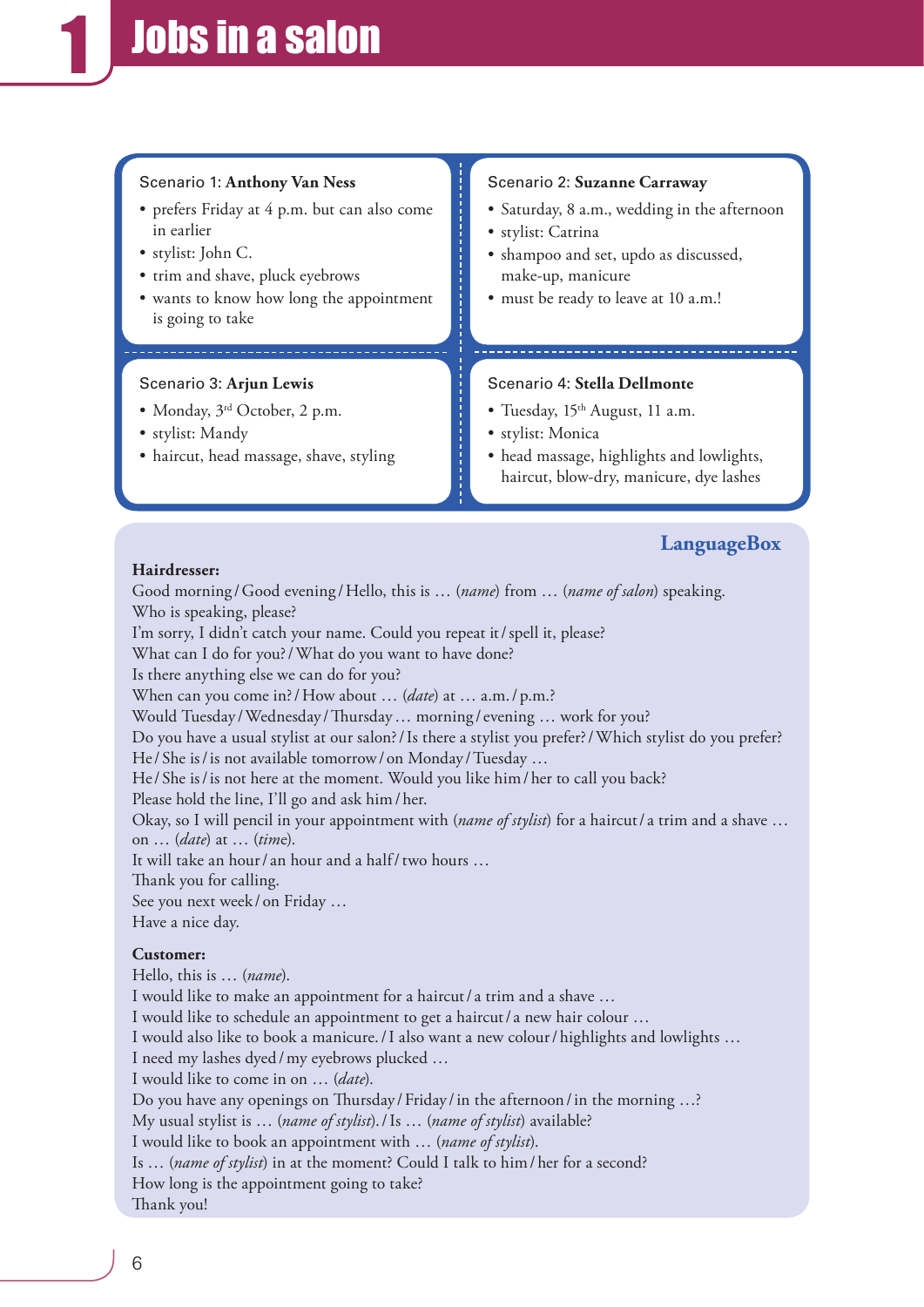# **Language in use**

# A stylish salon

**1**

Have a look at the VocabBooster. Label the pictures (1–12) with the appropriate words. Compare your results with a partner.

# **VocabBooster**

Un

hair dryer styling stations towels mirror reception desk shelves styling chair salon trolley  $\blacksquare$  waiting area  $\blacksquare$  blow-dryer  $\blacksquare$  stool  $\blacksquare$  cape















1 2 3







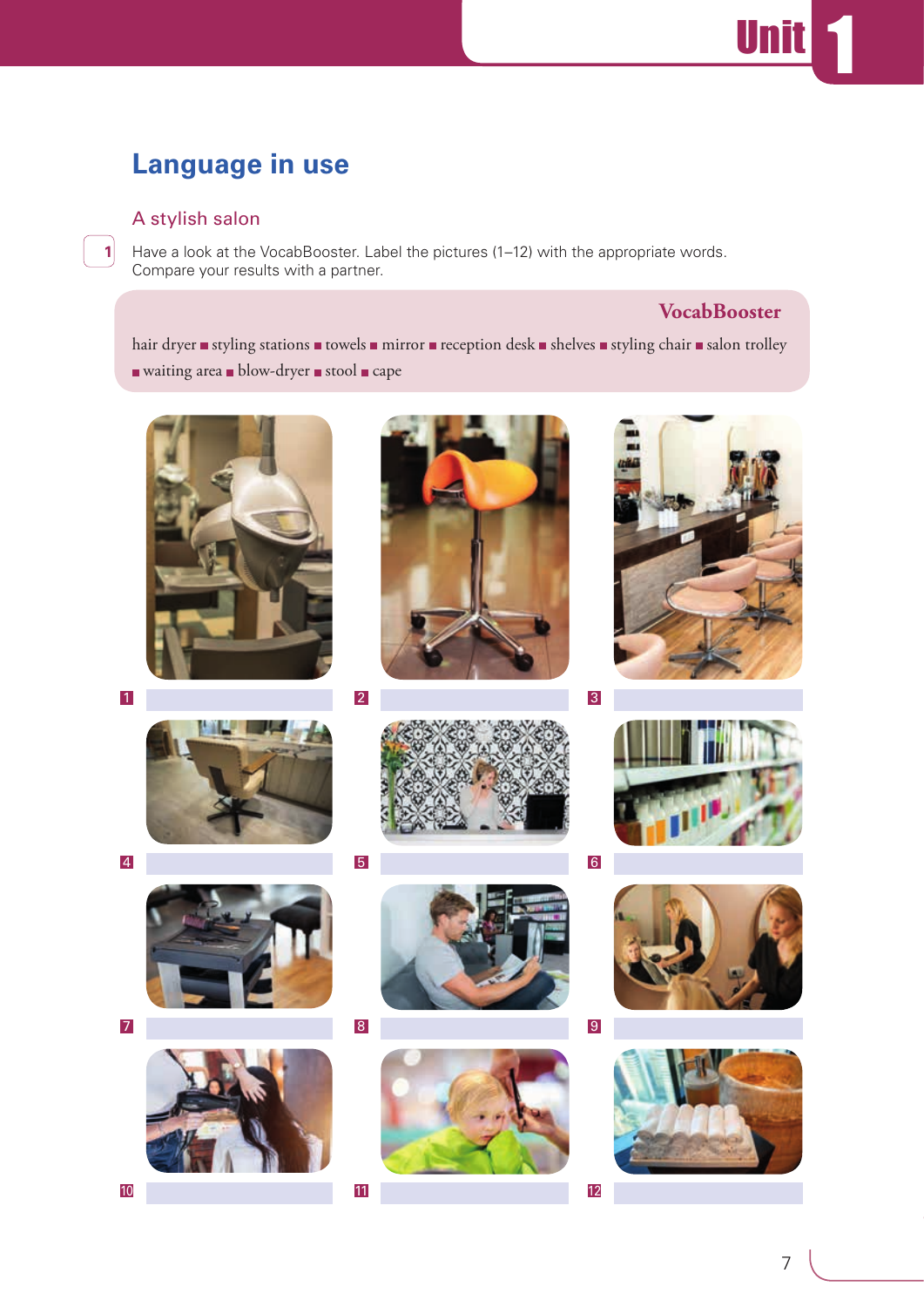# The shampoo station

**2**

Have a look at the VocabBooster. Label the equipment (1–5) of the shampoo station with the appropriate words/phrases. Compare your results with a partner.

# **VocabBooster**

washbasins with water taps  $\blacksquare$  comfortable chairs  $\blacksquare$  shampoos and conditioners  $\blacksquare$  hydrogen peroxide and developer options hair colours and semi-permanent colours



# Hairstyling tools

Have a look at the VocabBooster. Label the pictures (1–24) on page 9 with the appropriate words by filling in the grid. Compare your results with a partner.

## **VocabBooster**

afro comb  $\blacksquare$  comb  $\blacksquare$  cuticle scissors  $\blacksquare$  fork comb  $\blacksquare$  cuticle nipper  $\blacksquare$  cutting scissors  $\blacksquare$  straightener/hair iron hairbrush mirror multifunctional comb nail file nail polish radial brush n razor sectioning clip shaving brush shaving razor styling brush stail comb thinning shears  $\blacksquare$ tint brush  $\blacksquare$  toe spacers  $\blacksquare$  wooden sticks  $\blacksquare$  spray bottle

**3**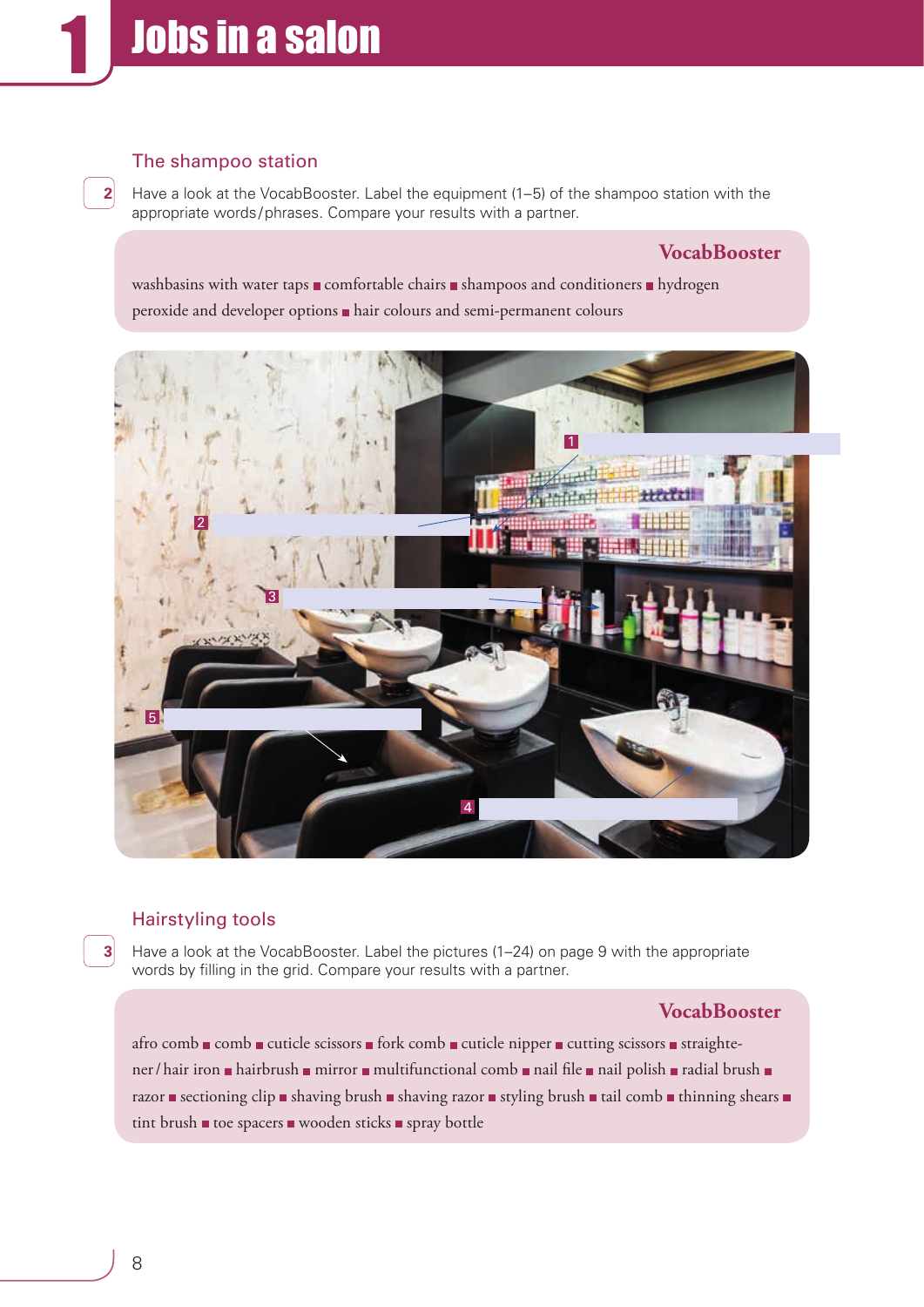Unit <mark>1</mark>

| 4<br>$\overline{9}$<br>8<br>6<br>$\overline{3}$ | 24<br>11<br>23<br>13<br>$\frac{15}{2}$<br>17<br>19<br>22<br>20<br>18 |
|-------------------------------------------------|----------------------------------------------------------------------|
| $\vert$ 1                                       | 13                                                                   |
| $\overline{2}$                                  | 14                                                                   |
| $\overline{3}$                                  | 15                                                                   |
| $\overline{4}$                                  | 16                                                                   |
| $\overline{5}$                                  | 17                                                                   |
| $\overline{6}$                                  | 18                                                                   |
| $\overline{7}$                                  | 19                                                                   |
| $\overline{8}$                                  | 20                                                                   |
| $\overline{9}$                                  | 21                                                                   |
| 10                                              | 22                                                                   |
| 11                                              | 23                                                                   |
| $\overline{12}$                                 | 24                                                                   |



Draw the floor plan of your salon and label the equipment. Then get into pairs and walk your partner through the salon. Use the phrases from the LanguageBox. Take turns.

## My salon **LanguageBox** The reception is next to the entrance/left of the entrance/right of the entrance … The waiting area is next to the reception desk … There is/there are a desk/a wardrobe for coats and jackets/ comfortable chairs/magazines … The shampoo-bay is at the back of the salon/in the middle of the salon/ on the left/right side of the salon … There are two / three / four ... styling stations in total. The styling stations with the hair dryers/trolleys … are on the left side/ on the right side/ on both sides/in the back … of the salon. There are shelves with products/towels/shampoos and conditioners … We keep some/ all of our equipment in the trolleys. All in all, I think my salon looks very modern/

stylish/ old-fashioned/nice/ cosy …